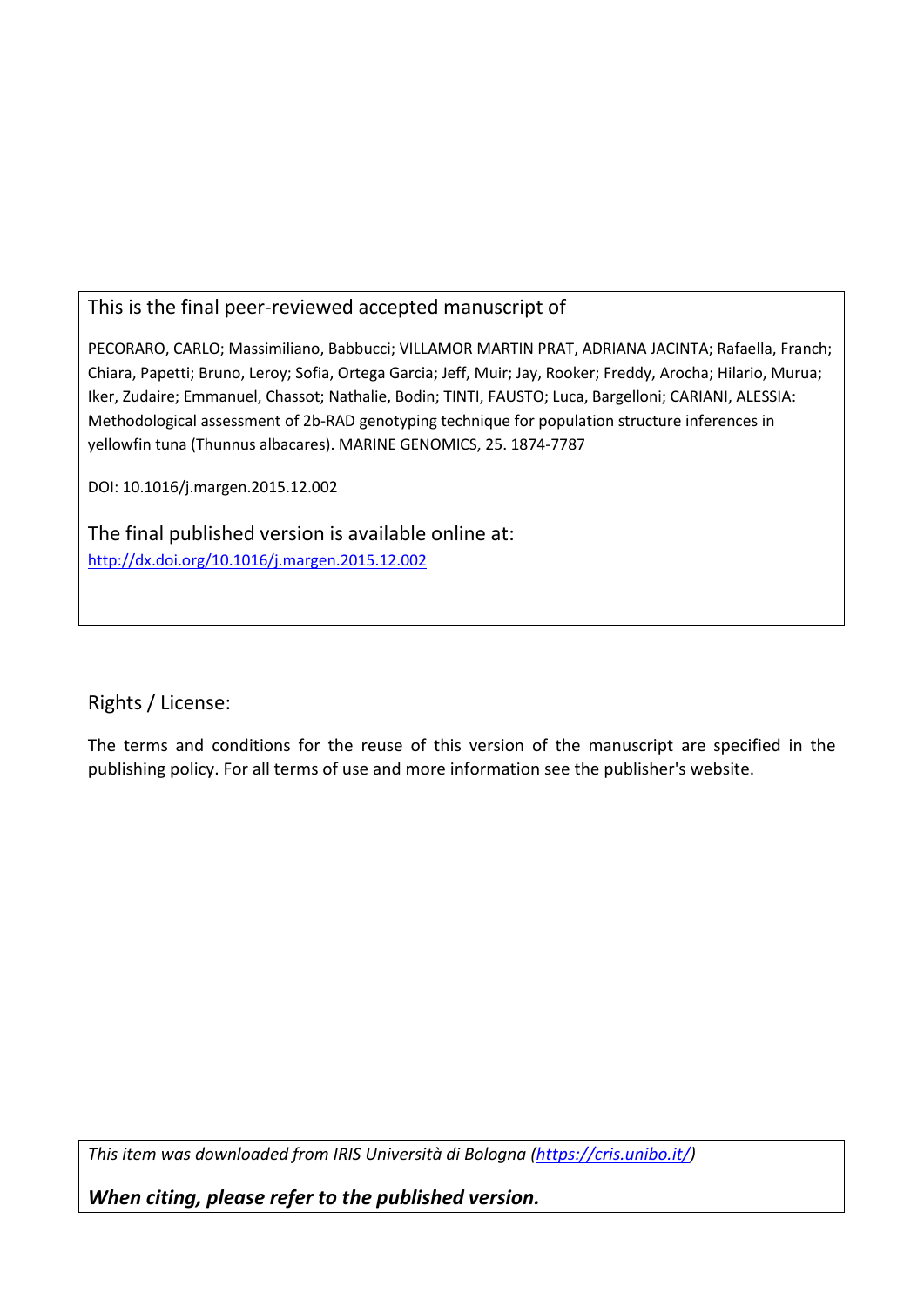# Methodological assessment of 2b-RAD genotyping technique for population structure inferences in yellowfin tuna (Thunnus albacares)

Carlo Pecoraro <sup>a,b,</sup>\*,<sup>1</sup>, Massimiliano Babbucci <sup>c,1</sup>, Adriana Villamor <sup>a</sup>, Rafaella Franch <sup>c</sup>, Chiara Papetti <sup>k</sup>, Bruno Leroy <sup>d</sup>, Sofia Ortega-Garcia <sup>e</sup>, Jeff Muir <sup>f</sup>, Jay Rooker <sup>g</sup>, Freddy Arocha <sup>h</sup>, Hilario Murua<br><sup>i</sup>, Iker Zudaire <sup>j,b</sup>, Emmanuel Chassot <sup>b</sup>, Nathalie Bodin <sup>b</sup>, Fausto Tinti <sup>a</sup>, Luca Bargelloni <sup>c</sup>, Alessia Ca

a Dept. Biological, Geological and Environmental Sciences (BIGEA), University of Bologna, Via Selmi 3, 40126 Bologna, Italy

<sup>c</sup> Comparative Biomedicine and Food Science, University of Padova, viale dell'Università 16, 35020 Legnaro, PD, Italy

- <sup>e</sup> Departamento de Pesquerias, Instituto Politécnico Nacional-CICIMAR, Avenida IPN s/n, La Paz, BCS, Mexico
- <sup>f</sup> Pelagic Fisheries Research Program, University of Hawaii, Marine Science Building 312, Honolulu, HI 96822, USA
- <sup>g</sup> Department of Marine Biology, Texas A&M University, 1001 Texas Clipper Road, Galveston, TX 77553, USA
- <sup>h</sup> Instituto Oceanográfico de Venezuela, Universidad de Oriente, Avda. Universidad Cerro Colorado, Cumana 6101, Venezuela
- <sup>i</sup> Marine Research Division, AZTI, Herrera Kaia-Portualdea z/g, Pasaia, 20110, Gipuzkoa, Spain

<sup>i</sup> Ikerbasque Fundazioa, Maria Diaz de Haro, 3-6°, Bilbao, 48013, Bizkaia, Spain

<sup>k</sup> Section of Integrative Ecophysiology, Alfred-Wegener-Institute for Polar and Marine Research, Am Handelshafen 12, Bremerhaven 27570, Germany

#### article i nfo

Keywords: Marine fish Population genomics RAD sequencing SNP Tropical tuna Tuna fishery

# ABSTRACT

Global population genetic structure of yellowfin tuna (Thunnus albacares) is still poorly understood despite its relevance for the tuna fishery industry. Low levels of genetic differentiation among oceans speak in favour of the existence of a single panmictic population worldwide of this highly migratory fish. However, recent studies indicated genetic structuring at a much smaller geographic scales than previously considered, pointing out that YFT population genetic structure has not been properly assessed so far. In this study, we demonstrated for the first time, the utility of 2b RAD genotyping technique for investigating population genetic diversity and differentiation in high gene flow species. Running de novo pipeline in Stacks, a total of 6772 high quality genome wide SNPs were identified across Atlantic, Indian and Pacific population samples representing all major distribution areas. Preliminary analyses showed shallow but significant population structure among oceans ( $F_{ST}$  = 0.0273; P value < 0.01). Discriminant Analysis of Principal Components endorsed the presence of genetically discrete yellowfin tuna populations among three oceanic pools. Although such evidence needs to be corroborated by increasing sample size, these results showed the efficiency of this genotyping technique in assessing genetic divergence in a marine fish with high dispersal potential.

Yellowfin tuna (Thunnus albacares, YFT) has relevant biological and economic importance at the global scale, being an apex predator in

⁎ Corresponding author at: Dept. Biological, Geological and Environmental Sciences (BIGEA), University of Bologna, Via Selmi 3, 40126 Bologna, Italy.

E-mail addresses: carlo.pecoraro2@unibo.it (C. Pecoraro),

massimiliano.babbucci@unipd.it (M. Babbucci), adriana.villamor@unibo.it (A. Villamor), rafaella.franch@unipd.it (R. Franch), chiara.papetti@awi.de (C. Papetti), brunol@spc.int (B. Leroy), sortega@ipn.mx (S. Ortega-Garcia), jmuir@hawaii.edu (J. Muir), rookerj@tamug.edu (J. Rooker), farocha@udo.edu.ve (F. Arocha), hmurua@azti.es (H. Murua), emmanuel.chassot@ird.fr (E. Chassot), nathalie.bodin@ird.fr (N. Bodin), fausto.tinti@unibo.it (F. Tinti), luca.bargelloni@unipd.it (L. Bargelloni), alessia.cariani@unibo.it (A. Cariani).

 $1$  These two authors contributed equally to this work.

1. Introduction **1.** Introduction **oceanic ecosystem and representing the second largest tuna fishery** oceanic ecosystem and representing the second largest tuna fishery worldwide (FIGIS, 2010 2015). Currently, YFT is managed in four distinct stocks under the jurisdiction of four independent Regional Fisheries Management Organizations (RFMOs). Although a proper fish stock management needs accurate knowledge on the stock structure and its genetic variation with respect to environmental and ecological conditions (Papetti et al., 2013), YFT genetic population structure has not been resolved yet. Different studies provided discordant patterns of YFT global scale genetic differentiation (Ward et al., 1997; Ely et al., 2005; Appleyard et al., 2001), together with a genetic structuring detected at the regional level (Dammannagoda et al., 2008; Kunal et al., 2013; Li et al., 2015). This discordance was likely due to the YFT life history traits (e.g. high fecundity, large population sizes), which make detecting patterns of genetic differentiation among population samples very difficult (Ely et al., 2005; Juan Jordá et al., 2013). Moreover,

<sup>&</sup>lt;sup>b</sup> Institut de Recherche pour le Développement (IRD), UMR MARBEC (IRD/Ifremer/UM2/CNRS) SFA, Fishing Port, BP570 Victoria, Seychelles

<sup>&</sup>lt;sup>d</sup> Secretariat of the Pacific Community, Oceanic Fishery Programme, BP D5, 98848 Noumea, New Caledonia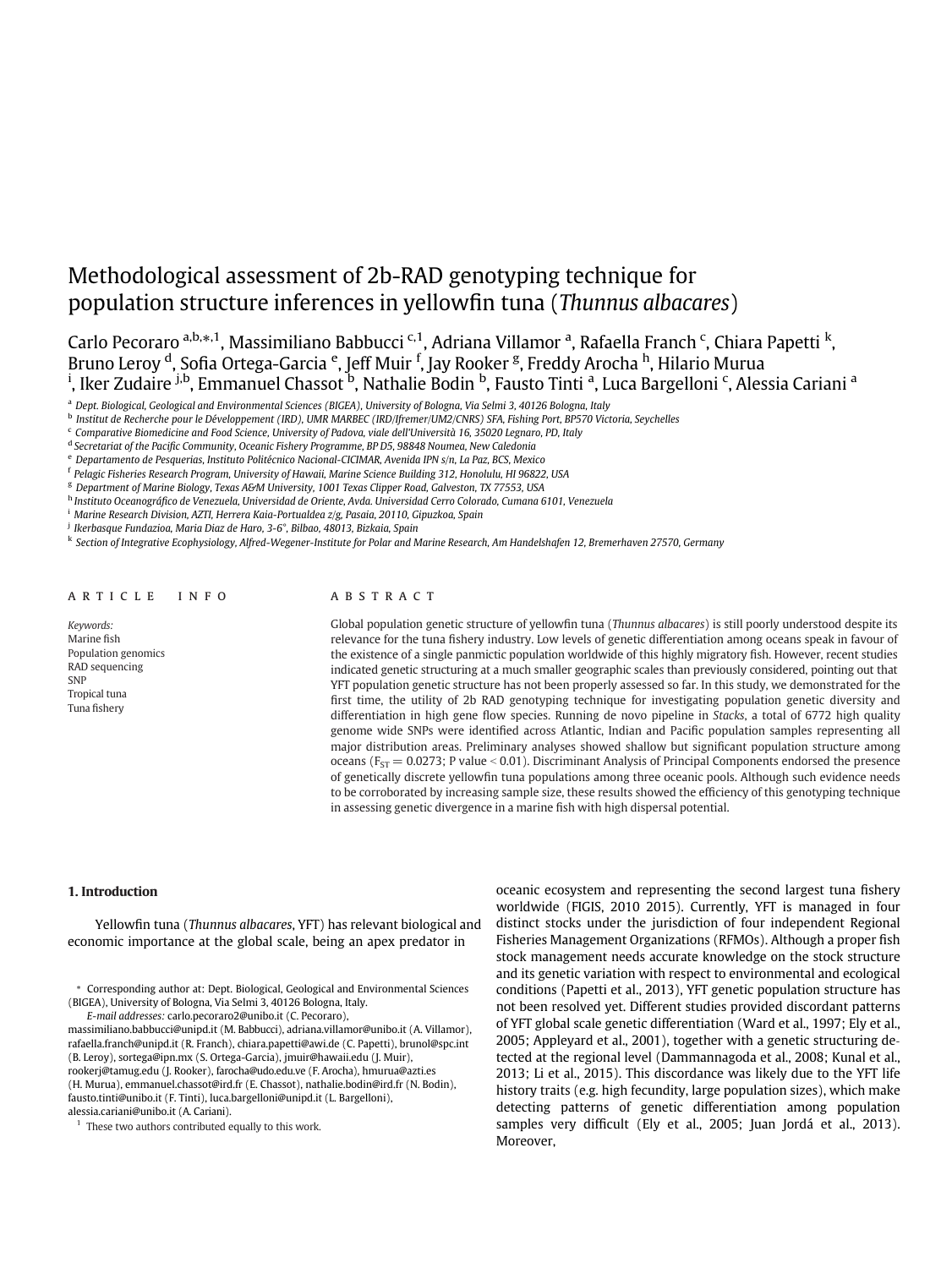population genetic studies reporting significant differences relied upon a relatively small number of molecular markers, hence, covering only a very limited portion of the genome (Appleyard et al., 2001; Díaz Jaimes and Uribe Alcocer, 2006). Failing to detect population structure, due to limited genetic resolution of classical markers, can potentially be misleading for management purposes, driving to local overfishing and severe stock decline (Ying et al., 2011).

According to the uncertainty about both population structure and size of YFT stocks, there is an evident need for developing alternative approaches based on genomics, that allow screening a larger number of markers across the entire genome, including neutral and non neutral loci. This might enable detecting YFT population structure, quantifying the extent of spatial demographic changes and discover imprints of local adaptation, which represent priority focus for implementing any effective management plan.

The rapid advent of next generation sequencing (NGS) based genotyping methods has significantly improved our ability to analyse thousands of Single Nucleotide Polymorphism (SNP) markers across the entire genome, increasing the precision in detecting small genetic differentiation among geographical populations (Waples et al., 2008; Allendorf et al., 2010; Davey et al., 2011; Narum et al., 2013; Andrews and Luikart, 2014). Although SNPs are characterized by a low diversity due to the only four possible allelic states, this limitation is largely outweighed by their abundance, being as frequent as one SNP every few hundred base pairs (Morin et al., 2004, 2009). Moreover, SNPs are becoming the marker of choice for many applications in popu lation ecology, evolution and conservation genetics, having a high potential for genotyping efficiency, data quality and low scoring error rates, genome wide coverage and analytical simplicity (Milano et al., 2014).

Here, for the first time, we applied the 2b RAD Genotyping By Sequencing (GBS) technique (Wang et al., 2012) for testing its potential for investigating population genetic structure in a non model, large pe lagic and highly migratory fish species. This novel genomic tool is based on sequencing reduced representation libraries produced by type IIB re striction endonucleases, which cleave genomic DNA upstream and downstream of their target site, generating tags of uniform length that are ideally suited for sequencing on existing NGS platforms (Wang et al., 2012). This method permits parallel and multiplexed sample se quencing of tag libraries for the rapid discovery of thousands of SNPs across the entire individual's genome, with a very cost effective proce dure resulting in high genome coverage. The 2b RAD method allows screening in parallel almost every restriction site in the genome, where as other GBS methods can only target a subset of total restriction sites to counterbalance loss of PCR amplification and sequencing efficiency due to large size of restriction fragments. This technique also allows fine tuning the marker density by means of selective adapters in order to se quence fewer loci with higher coverage, for applications such as popula tion genetics (Puritz et al., 2014; Andrews and Luikart, 2014). Given these attributes, the 2b RAD method has the potential to discriminate the existence of genetic differentiation with a high statistical power, generating genome wide data for genetic structure analysis at different spatial scales for YFT populations.

In this study, we: i) first examine the utility of Technical Replicates (TRs) for optimizing genotyping procedure, comparing the results obtained running the denovo\_map.pl and the ref\_map.pl programs in Stacks (Catchen et al., 2011, 2013); and ii) finally assess the applicability of 2b RAD for future investigations in this highly migratory species.

## 2. Results and discussion

A similar number of reads was obtained among TRs, before and after quality filtering (Table 1), which underlines the reliability of this tech nique in genotyping individuals.

Among the different Stacks settings considered, the  $m$  value was the parameter that most affected the genotyping results, in particular the number of detected SNPs. Sensitivity tests performed on the TRs showed a decrease in the number of SNPs, from 5753 to 4490, when increasing m from 5 to 15 (Fig. 1 and Supplementary Material 1 for values with associated Standard Error). The percentage of error rate varied approximately from 1% to 5%, with a decreasing trend when in creasing the  $m$  values (Fig. 1 and Supplementary Material 1). The per centage of heterozygous SNPs remained constant with increasing m values (Fig. 1 and Supplementary Material 1).

An increase in true heterozygous SNPs calls was observed using the bounded SNP calling model compared to the default SNP model and re ducing the upper bound values, in agreement with the results obtained by Mastretta Yanes et al. (2015). In fact, reducing the upper bound on the maximum likelihood of  $\varepsilon$  decreases the possibility of calling a ho mozygote instead of a true heterozygous genotype (Catchen et al., 2013). The proper genotype calling was further checked for a sub sample of the total reads obtained, in the Stacks web interface, verifying the sequences alignment and monitoring the genotyping inference when the results were exported. This procedure was repeated each time when changing the different model's upper bound values.

By relaxing the number of mismatches within each locus  $(n)$  and among loci ( M), an increase in the number of SNPs and error rate was observed (Supplementary Material 2).

Mapping 2b RAD reads against the genome of Thunnus orientalis allowed a high percentage of successfully mapped sequences (86.59%). The outputs obtained on the mapped data from TRs with the ref\_map.pl program, confirmed the trends observed with the denovo\_map.pl pro gram (Fig. 1). However, the absolute number of SNPs was lower than that obtained with the denovo\_map.pl program, likely due to the incom pleteness of the reference genome used (the only Thunnus sp. genome available to date, Nakamura et al., 2013) and the phylogenetic distance between YFT and T. orientalis.

Aligning reads to the reference genome, before calling a locus, can filter out erroneous stacks generated by contaminants (e.g. bacteria) possibly present in very small amount in the starting gDNA sample. Moreover the error rate also showed a less evident decreasing pattern when increasing  $m$ , confirming however a low error rate in the genotyping call  $(-5%)$ . On the contrary, the percentage of heterozygous SNPs identified using T. orientalis genome as reference, showed a slight increase from 35.6% to 40.7%, when higher values of m were used (Fig. 1).

Table 1

Details on the technical replicates: acronym (Sample ID), Oceanic origin, genomic DNA concentration in ng/μL, library concentration in nm/μL, number of raw reads obtained, retained reads after quality filtering, and their corresponding percentage.

| Sample ID    | Oceanic origin | gDNA ng/µL | Library nm/µL | No. raw reads | No. filtered reads | % retained reads |
|--------------|----------------|------------|---------------|---------------|--------------------|------------------|
| 34_2_Y_2R1   | Atlantic Ocean | 333.80     | 185.38        | 2.276.239     | 1.772.927          | 78%              |
| 34 2 Y 2R2   | Atlantic Ocean | 333.80     | 207.83        | 2.672.917     | 1.914.181          | 72%              |
| 34 2 Y 2R3   | Atlantic Ocean | 333.80     | 197.03        | 2.309.039     | 1.805.181          | 78%              |
| 77 2 Y 15R1  | Pacific Ocean  | 218.02     | 238.81        | 2.212.559     | 1.788.988          | 81%              |
| 77 2 Y 15R2  | Pacific Ocean  | 218.02     | 240.53        | 2.292.834     | 1.850.871          | 81%              |
| 77 2 Y 15R3  | Pacific Ocean  | 218.02     | 208.91        | 2.085.658     | 1.802.820          | 86%              |
| $51_1$ Y_7R1 | Indian Ocean   | 177.54     | 166.05        | 2.330.292     | 1.767.345          | 76%              |
| 51 1 Y 7R2   | Indian Ocean   | 177.54     | 170.81        | 2,300,342     | 1,824,635          | 79%              |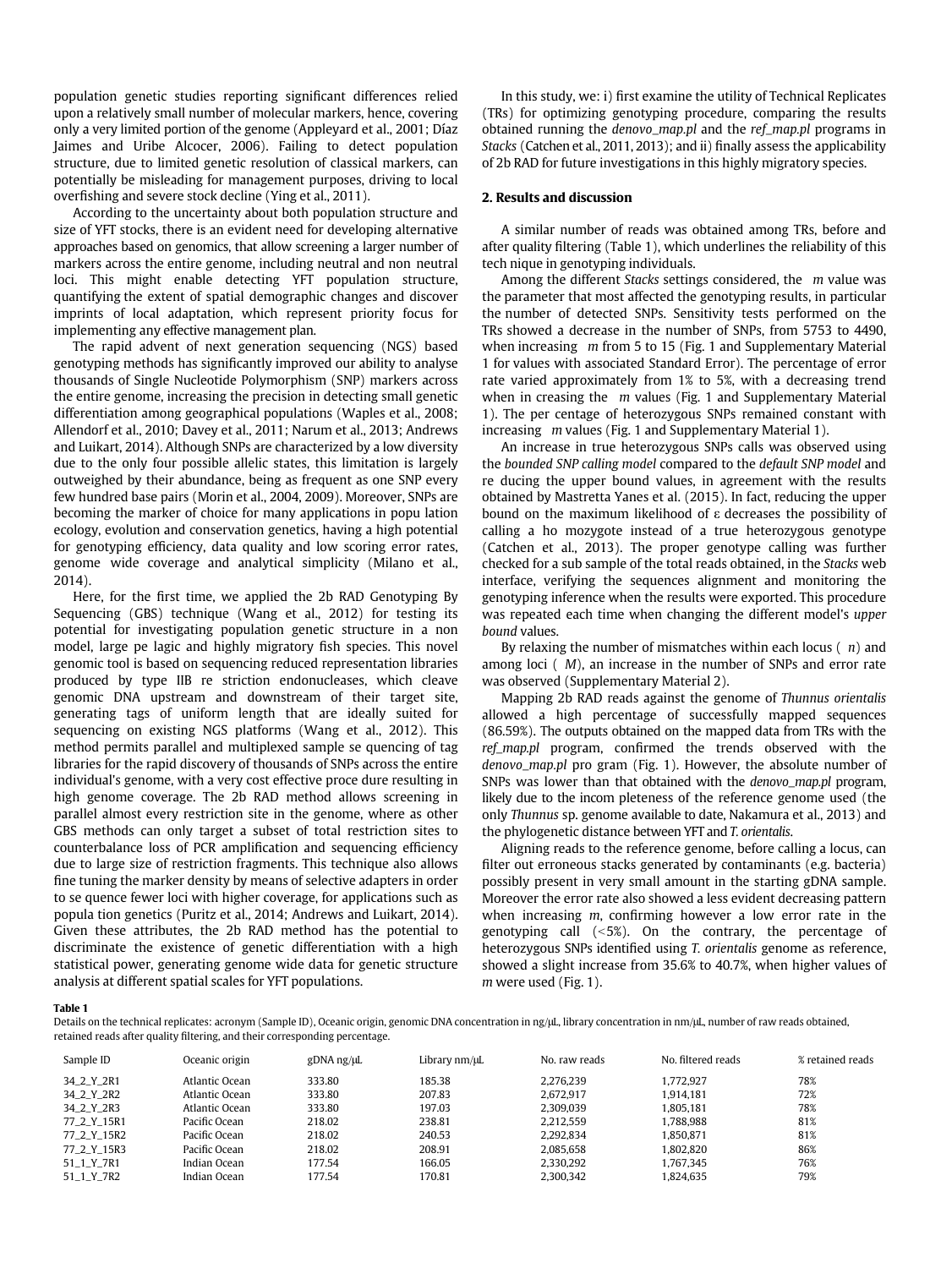

Fig. 1. Comparison between denovo\_map.pl (left panel) and ref\_map.pl (right panel) performance in terms of (a) number of SNPs (black dots) (b) error rate (red dots) and (c) percentage of heterozygous loci (blue dots), using different m values. Each dot represents the average value among the three individual's TRs. The three y axes (No. SNPs/1000, % error rate, % Ho) are shared between the two plots.

Based on the number of SNPs identified with the two different approaches (with or without using the reference genome), the low error rates and the consistent percentage of heterozygous SNPs obtained among TRs, the denovo\_map.pl program was run applying the following parameter settings  $m = 8$ ,  $M = 3$ ,  $n = 2$  and a bounded SNP calling model with an upper bound of 0.1 (all remaining Stacks settings as default), to obtain the final dataset (see Supplementary Material 3 for details about each individual). The AMOVA results (Supplementary Material 4) revealed that pooling samples into the three major oceanic regions produced the highest percentage of variation explained by groups subdivision (2.73% P value  $\leq 0.001$ ) and at the same time very low and not significant differences were observed among populations within groups (0.97% P value  $> 0.01$ ). Pooling YFT individuals in these three groups corresponding to the three oceans (Table 2), allowed to increase the sample size and to obtain more robust and reliable inferences of population structure.

The optimization process combining different  $r$  and  $p$  parameters' values of the *Stacks* population module, led to  $r = 0.7$  and  $p = 6$  as best middle way between the number of SNPs and the percentage of missing values obtained (Table 3).

This set of parameters produced a panel of 6772 SNPs. Pairwise  $F_{st}$ distances, calculated with this dataset, were highly significant, suggest ing genetic differences occurring among oceanic groups (Table 4).

The DAPC confirmed the genetic differentiation among oceanic basins. The graph of the Bayesian Information Criterion (BIC) values for increasing values of the number of clusters (k) showed that  $k = 3$ corresponded to the lowest associated BIC value. In the data transformation step for PCA analysis, 30 principal components (PCs) were retained, accounting for approximately the 92% of the total genetic variability. The eigenvalues of the DAPC indicated that the first two components explained most of the variation. The resulting scatterplot (Fig. 2) showed three genetic clusters corresponding to Atlantic, Indian and Pa cific YFT groups. Moreover, the cross validation of DAPC performed on our dataset, indicated that the number of PCs associated to the highest mean success and lowest mean squared error corresponded to 35 PCs. This result supported our choice to retain 30 PCs during the dimen sion reduction step of the DAPC.

These results are in agreement with previously observed signatures of genetic heterogeneity among oceans found by Ward et al. (1997) by means of significant allele frequency differences at the locus GPI A

(PGI F). Although, this scenario necessarily needs to be confirmed by in creasing the sample size, it validated 2b RAD genotyping technique as a powerful tool to assess YFT genetic structure and diversity at the global scale.

# 3. Conclusions

This methodological study confirmed that TRs are useful for optimiz ing genotyping procedure and that they are crucial to reduce the amount of statistical error introduced in allele frequency estimation due to PCR artefacts. We unambiguously mapped the TRs' tags against the reference genome of T. orientalis with a high percentage of success (86.59%), in spite of the small size of fragments (Puritz et al., 2014), and the evolutionary distance between these two species. The method ological approach showed that the lack of a reference genome, although undesirable, does not evidently compromise the reproducibility and ac curacy of the data obtained, underlying the consistence of the technique in genotyping individuals. We preliminarily demonstrated that 2b RAD is a promising tool to screen a large set of genomic loci in a marine high gene flow species, underlying the inter oceanic population genetic differentiation. Certainly, an increased sample size is needed to address estimates of genetic differentiation among YFT population samples also at a smaller local geographic scale.

#### 4. Materials and methods

# 4.1. Sampling design, libraries preparation and sequencing

A total of 100 juvenile YFT (35 55 cm of fork length, FL) from Atlantic, Indian and Pacific geographic population samples (Table 5) were analysed, covering the entire species distribution (Fig. 3).

Genomic DNA (gDNA) was extracted from approximately 20 mg of tissue (skeletal muscle or finclip) using the commercial kit Invisorb® Spin Tissue Mini Kit (Invitek, STRATEC Biomedical, Germany) following the manufacturers' recommendations. Since high quality gDNA is re quired in the 2b RAD genotyping technique, its concentration and puri ty, in terms of ratios of absorbance at 260/230 nm and at 260/280 nm, were quantified by both a NanoDrop ND 1000 spectrophotometer (Thermo Fisher Scientific, Waltham, Massachusetts, USA) and a Qubit 2.0 Fluorometer (Invitrogen, Thermo Fisher Scientific, Waltham,

#### Table 2

Summary statistics of the three Thunnus albacares oceanic groups. The table reports: the sampling origin (location) the sample size (N° individuals), the mean number (millions) of raw reads with the associated standard error (SE), the corresponding mean number (millions) of filtered reads (with SE), the percentage of reads retained, the mean value of unique tags, poly-morphic SNPs and number of SNPs found.

| Location       | No. individuals | Raw reads (mln)    | Filtered reads (mln) | % of reads retained | Unique tags | Polymorphic SNPs | SNPs found |
|----------------|-----------------|--------------------|----------------------|---------------------|-------------|------------------|------------|
| Atlantic Ocean | 40              | 3.80 $(\pm 0.29)$  | 3.09 $(\pm 0.37)$    | 80%                 | 30,776      | 3264             | 5693       |
| Indian Ocean   | 20              | 3.98 $(\pm 0.46)$  | 2.91 $(\pm 0.15)$    | 79%                 | 31.430      | 3695             | 6516       |
| Pacific Ocean  | 40              | 3.30 ( $\pm$ 0.26) | 2.78 ( $\pm$ 0.24)   | 84%                 | 31.573      | 3363             | 5906       |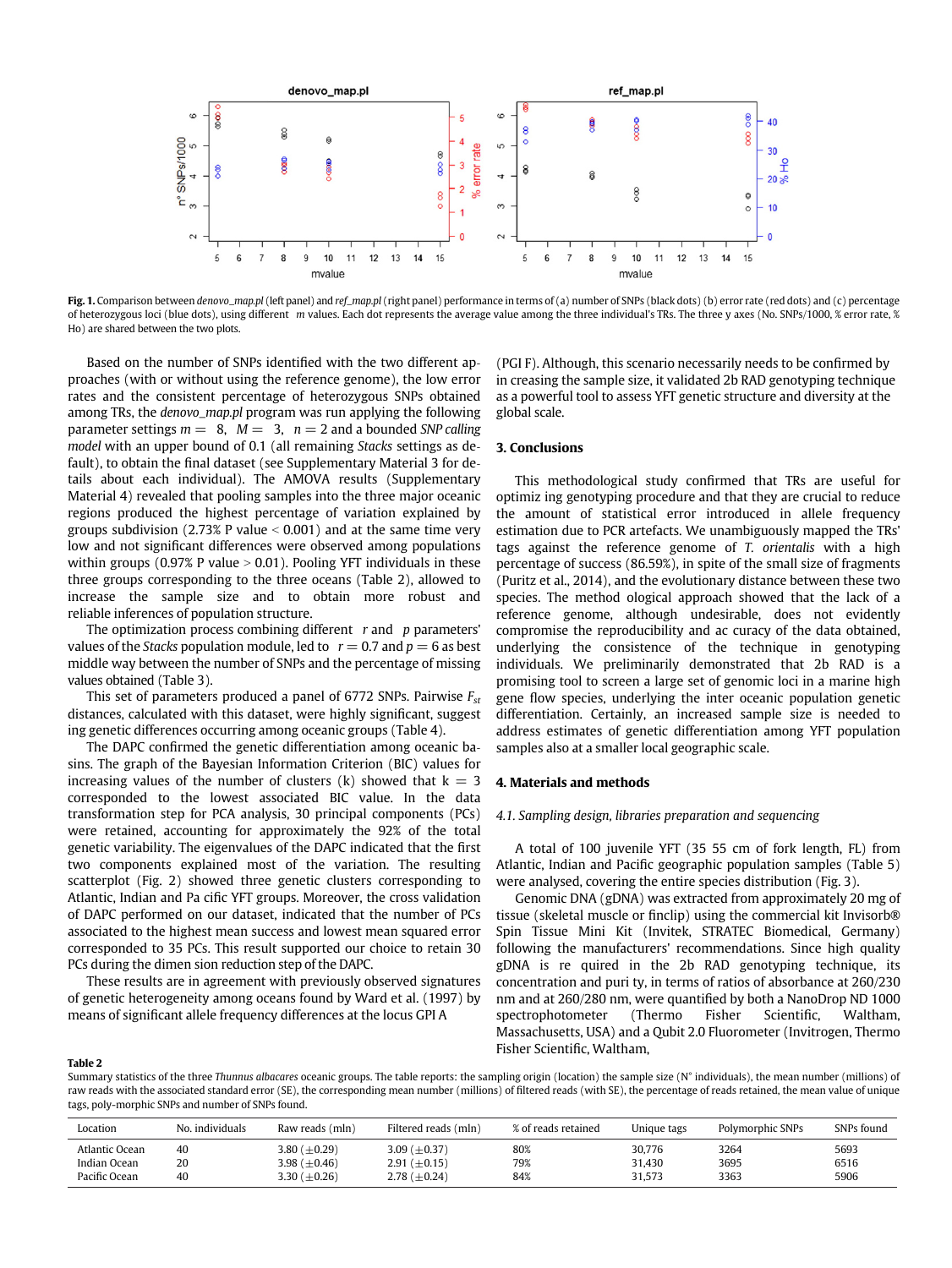#### Table 3

Number of SNPs and percentage of missing value (NA %) obtained for the entire dataset according to the  $r$  and  $p$  parameters' values of the *Stacks* population programme.

|     | Ď           |        |             |            |             |            |
|-----|-------------|--------|-------------|------------|-------------|------------|
|     | 4           |        | 6           |            | 9           |            |
|     | <b>SNPs</b> | $NA$ % | <b>SNPs</b> | <b>NA%</b> | <b>SNPs</b> | <b>NA%</b> |
| 0.4 | 8158        | 14.3   | 7871        | 11.49      | 7560        | 9.33       |
| 0.7 | 7049        | 9.33   | 6772        | 6.3        | 6430        | 4.69       |
| 0.9 | 5981        | 8.62   | 5673        | 5.44       | 5187        | 2.58       |

Massachusetts, USA). This procedure ensured to work with high quality samples and comparable DNA concentration.

The 2b RAD libraries were constructed for each individual following the protocol from Wang et al. (2012) with minor modifications (see below). To assess the robustness of the method and subsequent data analyses, three libraries were replicated (Technical Replicates, TRs) for two individuals (34\_2\_Y\_2 and 77\_2\_Y\_15) and two for an additional third specimen (51\_1\_Y\_7). gDNA (300 ng) was digested with 2 U of the enzyme CspCI (New England Biolabs, NEB, Ipswich, Massachusetts, USA) for 1 h at 37 °C. The digested DNA was ligated in a 25 μL total vol ume reaction consisting of 0.4 μM for each of the two library specific adaptors, 0.2 mM ATP (New England Biolabs, NEB, Ipswich, Massachusetts, USA) and 1 U T4 DNA ligase (SibEnzyme Ltd., Academ town, Siberia). To reduce marker density, one adaptor with fully degenerate 3′ overhangs NN and one with reduced 3′degeneracy NG were chosen. Sample specific barcodes were designed with Barcode Generator (http://comailab.genomecenter.ucdavis.edu/index.php/Barcode\_

generator) and introduced by PCR with platform specific barcode bearing primers. 2b RAD tags were amplified by PCR in two separate 25 μL reactions, in order to minimize PCR amplification bias (Mastretta Yanes et al., 2015). Each amplification consisted of 6.25 μL of ligated DNA, 0.5 μM each primer (P4 and P6 BC, Eurofins Genomics S.r.l, Italy), 0.2 μM each primer (P5 and P7, Eurofins Genomics), 0.3 mM dNTP (New England Biolabs, NEB, Ipswich, Massachusetts, USA), 1X Phusion HF buffer and 1 U TaqPhusion high fidelity DNA poly merase (NEB). Cycling conditions were: 98 °C for 4 min; 98 °C for 5 s, 60 °C for 20 s, 72 °C for 5 s for 14 cycles, 72 °C for 5 min. The reduced num ber of amplification cycles ( $n = 14$ ) is crucial to produce a negligible amount of PCR amplification errors, comparing to those needed to reach the plateau phase.

PCR products were purified with the SPRIselect purification kit (Beckman Coulter, Pasadena, California, USA), to exclude any high molecular weight DNA remaining after the enzyme digestion and any incorrect constructs that may emerge during PCR amplification. The concentration of purified individual libraries was quantified using Qubit®ds DNA BR Assay Kit (Invitrogen ThermoFisher Scientific, MA, USA) and Mx3000P qPCR instrument, and the quality checked on an Agilent 2100 Bioanalyzer (Agilent Technologies, Santa Clara, California, USA). Individual libraries were pooled into equimolar amounts and resulting pools' quality was re verified on Agilent 2100 Bioanalyzer. Pooled libraries were sequenced on an Illumina HiSeq2500 platform with a 50 bp single read module at the Genomix4Life S.r.l. facilities (Baronissi, Salerno, Italy), which also performed data demultiplexing.

Table 4 Pairwise  $F_{st}$  values calculated among geographic pools (from Atlantic, Indian and Pacific Ocean) of yellowfin tuna are reported (below diagonal) with their associated P-values (below diagonal). Significant values after Bonferroni standard correction are in bold (nominal significant threshold  $\alpha = 0.01$ ).

|          | Atlantic | Indian  | Pacific |
|----------|----------|---------|---------|
| Atlantic | *        | $0.01$  | $0.01$  |
| Indian   | 0.04736  | *       | $0.01$  |
| Pacific  | 0.02932  | 0.01714 | *       |



Fig. 2. Scatterplot of the DAPC results identifying three genetic clusters of Thunnus albacares.

# 4.2. Technical replicates analysis and optimization of genotyping procedure

Demultiplexed reads were returned by the sequencing facility in Fastq format and their quality was checked by FastQC (www. bioinformatics.babraham.ac.uk/projects/fastqc/). After this, a custom made Perl script was run for quality filtering and adaptors trimming of the reads, obtaining sequences of 34 bp (Fastq files available at SRA Bioproject: SRP067271). Filtered reads were analysed with the software Stacks v. 1.32 (Catchen et al., 2011, 2013), which allows genotype infer ence through the identification of SNP loci without a reference genome (denovo\_map.pl program) or aligning reads against a reference genome (ref\_map.pl program). Different settings were tested on the TRs dataset to fine tune the de novo Stacks pipeline parameters and to assess the consistency of results, in terms of total number of identified SNPs; the error rate calculated counting discordant genotypes between TRs and, among the concordant data, the percentage of heterozygous SNPs. Following the Stacks author guidelines, multiple combinations were con sidered for: a) the minimum number of identical reads necessary to call an allele ( $m$  value set to: 5, 8, 10, 15); b) mismatches between reads within a locus ( M value set to: 2, 3, 4, 6); and c) mismatches among loci when comparing across individuals  $(n$  value set to: 0, 2, 3, 4, 6). Only one parameter was varied at a time while keeping the

#### Table 5

The table summarizes the sampling location, sample code and number of individual per each geographic population sample.

| Sampling location        | Sample code | Number of individuals |
|--------------------------|-------------|-----------------------|
| WC Atlantic Ocean        | 31 1        | 10                    |
| EC Atlantic Ocean        | 34 1        | 10                    |
| <b>EC Atlantic Ocean</b> | 34 2        | 10                    |
| WC Atlantic Ocean        | 41 1        | 10                    |
| WC Indian Ocean          | 51 1        | 10                    |
| WC Indian Ocean          | 51 2        | 10                    |
| WC Pacific Ocean         | 71 1        | 10                    |
| WC Pacific Ocean         | 71 2        | 10                    |
| EC Pacific Ocean         | 77 1        | 10                    |
| EC Pacific Ocean         | 77 2        | 10                    |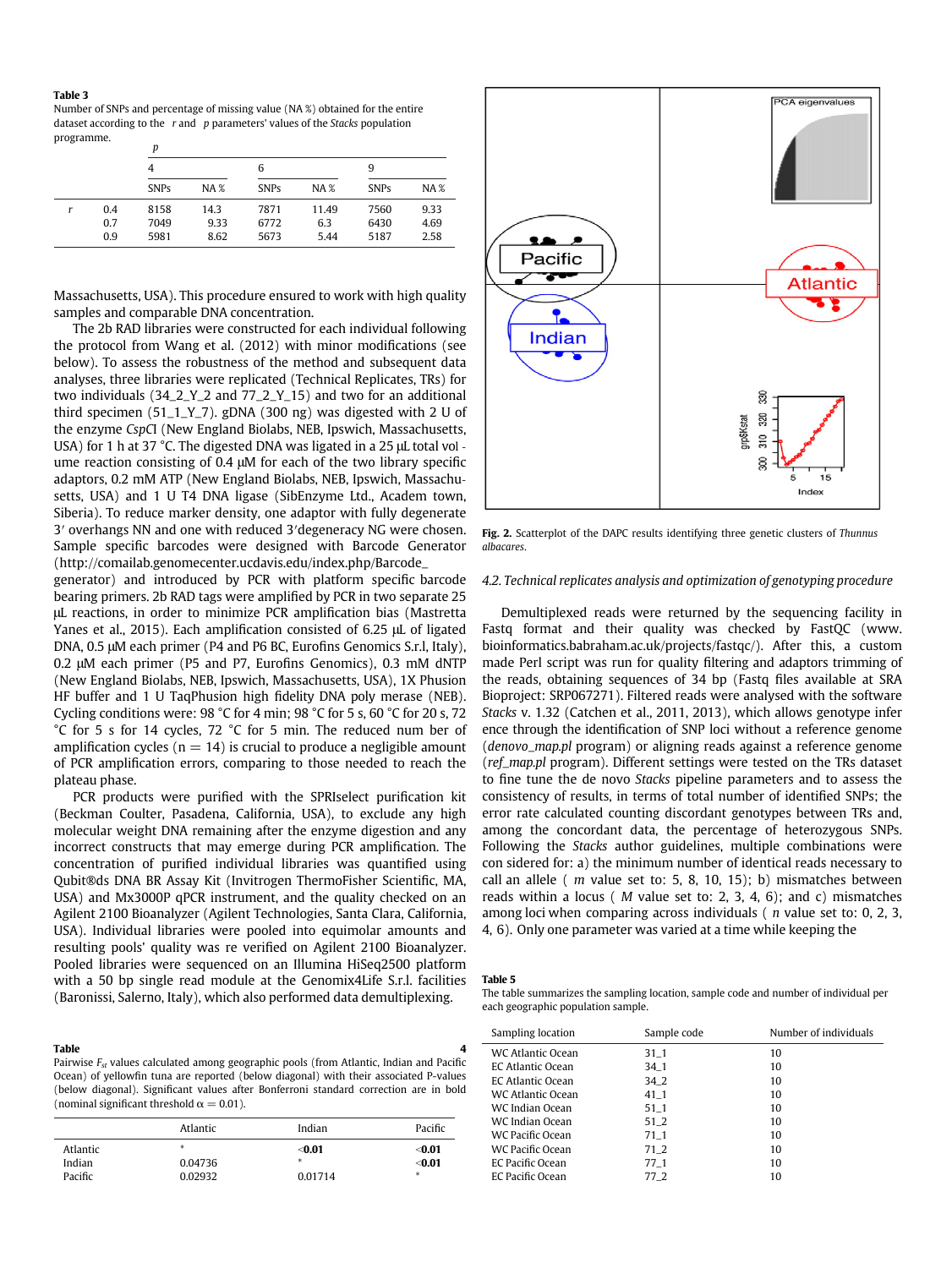

Fig. 3. Location of Thunnus albacares geographical population samples analysed in this study. Sample codes are given as in Table 5.

others fixed. The default values for min\_het\_seqs and max\_het\_seqs were used. In addition, we compared the default and the bounded SNP calling models (−bound\_high value set to: 0.05, 0.1, 0.15, 0.2, 0. 5) to evaluate the percentage of heterozygous genotypes correctly assessed, in order to make the genotype calling between them as much concordant as pos sible. In the bounded SNP calling model, Stacks employs a multinomial based likelihood model to identify SNPs and to estimate the maximum likelihood value of the sequencing error rate  $\varepsilon$ at each nucleotide posi tion, in order to proper call each possible genotype (for details see Catchen et al., 2011, 2013).

The reads were also mapped against the genome of T. orientalis (GenBank accession numbers BADN01000001 BADN01133062; Nakamura et al., 2013) using CLC Genomics Workbench v. 5.1 (CLC Bio) programme. The following parameters settings were applied length fraction = 1.0 and similarity fraction = 0.9 (all remaining parameters as default), retaining only uniquely mapped reads. Mapping results were exported in SAM format and were used as input files for refmap\_map.pl in Stacks. To further evaluate the robustness of the approach a similar testing was performed on mapped data, using the same settings as for the denovo\_map.pl for m, n and  $-$  bound\_high of the bounded SNP calling model (Fig. 2).

### 4.3. Preliminary analysis of YFT population structure

Once identified the Stacks parameter set which minimized differences among TRs, the denovo\_map.pl program was run on the entire YFT dataset (Table 2). Using the programme populations available from Stacks software, different combinations of  $p$  (4, 6, 9) and  $r$  (0.4, 0.7, 0.9) parameters were tested, in order to investigate changes in the number of SNPs obtained, and in the percentage of missing values among samples. Following these tests, we selected from the resulting catalogue of loci only those containing one bi allelic SNP ( $-F$  snps\_l  $= 1$  snps\_u  $= 2$ ), and those values of p and r rendering the highest number of SNPs with the lowest percentage of missing data.

In order to increase the sample size and to improve robustness of the genetic analyses, several grouping of the geographic samples were test ed, especially due to their ocean basin distance, performing an analysis of molecular variance with the software Arlequin 3.5.1.2 (Excoffier and Lischer, 2010) with 10,000 permutations and  $P \le 0.01$ significance level.

Based on the SNPs dataset and AMOVA results obtained,  $F_{ST}$  estimates for pairwise comparison among pooled samples, were calculated with the software Arlequin 3.5.1.2 using the same settings as above.

A preliminary assessment of YFT genetic structure was performed using the Discriminant Analysis of Principal Components (DAPC, Jombart et al., 2010) implemented in the R package Adegenet (Jombart et al., 2008, R version 3.1.2, R Development Core Team, 2014; http://www.r project.org). The function find.clusters was used to identify the optimal number of clusters (k) that maximizes the variation between groups (Jombart et al., 2010). The cross validation test was also carried out in order to validate the number of principal components (PCs) retained in the first transformation step of DAPC analysis, because a wrong choice of the number of PCs might negatively impact the DAPC results and produce unstable output due to over parameterization.

Supplementary data to this article can be found online at http://dx. doi.org/10.1016/j.margen.2015.12.002.

### Acknowledgements

This study is part of the PhD research programme of Carlo Pecoraro performed at the University of Bologna and the Institut de Recherche pour le Développement (IRD) with the financial support of the Bolton Group and the Associazione Nazionale Conservieri Ittici e delle Tonnare. We are also grateful for the great contribution in the sampling activities received from the EMOTION project (ANR JSV7 007 01), the Internation al Seafood Sustainability Foundation, the Seychelles Fishing Authority,

the Centre de Recherches Océanologiques in Abidjan and the IRD Observatoire Thonier.

### References

- Allendorf, F.W., Hohenlohe, P.A., Gordon, L., 2010. Genomics and the future of conservation genetics. Nat. Rev. Genet. 11, 697–709. http://dx.doi.org/10.1038/nrg2844. Andrews,
	- K.R., Luikart, G., 2014. Recent novel approaches for population genomics data analysis. Mol. Ecol. 23, 1661–1667. http://dx.doi.org/10.1111/mec.12686.
- Appleyard, S., Grewe, P., Innes, B., Ward, R., 2001. Population structure of yellowfin tuna (Thunnus albacares) in the Western Pacific Ocean, inferred from microsatellite loci.
- Mar. Biol. 139, 383–393. http://dx.doi.org/10.1007/s002270100578.
- Catchen, J.M., Amores, A., Hohenlohe, P., Cresko, W., Postlethwait, J.H., 2011. Stacks: building and genotyping loci de novo from short-read sequences. G3 Genes Genomes Genet. 1, 171–182. http://dx.doi.org/10.1534/g3.111.000240.

Catchen, J., Hohenlohe, P.A., Bassham, S., Amores, A., Cresko, W.A., 2013. Stacks: an analysis tool set for population genomics. Mol. Ecol. 22, 3124–3140. http://dx.doi.org/10. 1111/mec.

Dammannagoda, S.T., Hurwood, D.A., Mather, P.B., 2008. Evidence for fine geographical scale heterogeneity in gene frequencies in yellowfin tuna (Thunnus albacares) from the North Indian Ocean around Sri Lanka. Fish. Res. 90, 147–157. http://dx.doi.org/ 10.1016/j.fishres.

Davey, J.W., Hohenlohe, P.A., Etter, P.D., Boone, J.Q., Catchen, J.M., Blaxter, M.L., 2011. Genome-wide genetic marker discovery and genotyping using next-generation sequencing. Nat. Rev. Genet. 12, 499–510. http://dx.doi.org/10.1038/nrg3012.

Díaz-Jaimes, P., Uribe-Alcocer, M., 2006. Spatial differentiation in the eastern Pacific yellowfin tuna revealed by microsatellite variation. Fish. Sci. 72, 590–596. http://dx. doi.org/10.1111/j.1444-2906.2006.01188.x.

Ely, B., Viñas, J., Alvarado Bremer, J.R., Black, D., Lucas, L., Covello, K., Labrie, A.V., Thelen, E., 2005. Consequences of the historical demography on the global population structure of two highly migratory cosmopolitan marine fishes: the yellowfin tuna (Thunnus albacares) and the skipjack tuna (Katsuwonus pelamis). BMC Evol. Biol. 5, 19. http://

dx.doi.org/10.1186/1471-2148-5-19.

Excoffier, L., Lischer, H.E., 2010. Arlequin suite ver 3.5: a new series of programs to perform population genetics analyses under Linux and Windows. Mol. Ecol. Resour. 10, 564–567.

FAO, 2010-2015. Fisheries Global Information System (FAO-FIGIS) — Web site. Fisheries Global Information System (FIGIS). FI Institutional Websites. FAO Fisheries and Aquaculture Department [online] (Rome. Updated. http://www.fao.org/fishery/figis/en).

Jombart, T., Devillard, S., Dufour, A.B., Pontier, D., 2008. Revealing cryptic spatial patterns in genetic variability by a new multivariate method. Heredity 101, 92–103. http://dx. doi.org/10.1038/hdy.2008.34.

Jombart, T., Devillard, S., Balloux, F., 2010. Discriminant analysis of principal components: a new method for the analysis of genetically structured populations. BMC Genet. 11, 94. http://dx.doi.org/10.1186/1471-2156-11-94.

Juan-Jordá, M.J., Mosqueira, I., Freire, J., Dulvy, N.K., 2013. Life in 3-d: life history strategies in tunas, mackerels and bonitos. Rev. Fish Biol. Fish. 23, 135–155. http://dx.doi.org/ 10.1007/s11160-012-9284-4.

Kunal, S.P., Kumar, G., Menezes, M.R., Meena, R.M., 2013. Mitochondrial DNA analysis reveals three stocks of yellowfin tuna Thunnus albacares (Bonnaterre, 1788) in Indian Waters. Conserv. Genet. 14, 205–213. http://dx.doi.org/10.1007/s10592-013-0445-3.

Li, W., Xinjun, C., Qianghua, X., Jiangfeng, Z., Xiaojie, D., Liuxiong, X., 2015. Genetic population structure of Thunnus albacares in the Central Pacific Ocean based on mtDNA